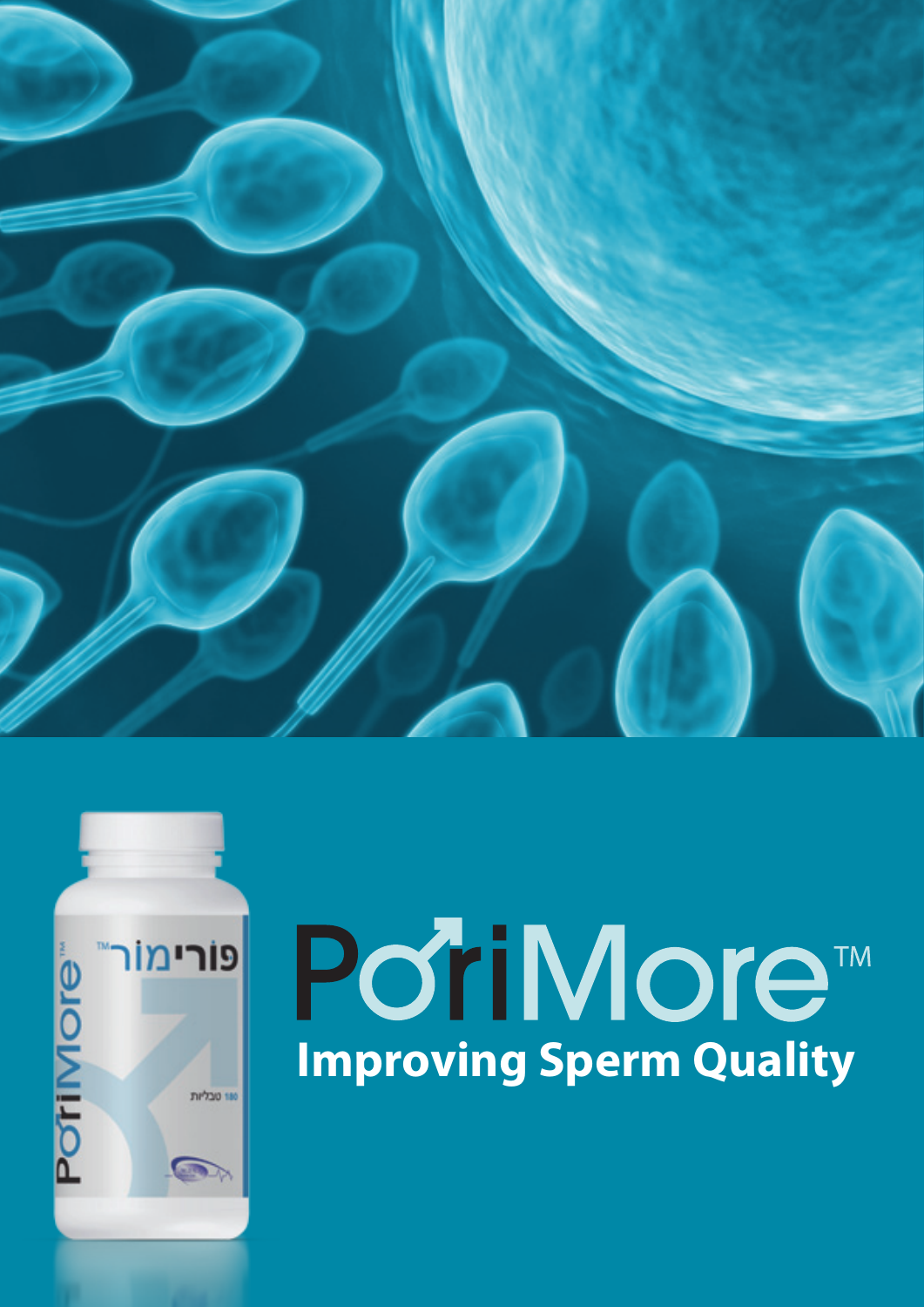### **Male Infertility:** Approximately 10–17% of all couples experience primary or secondary sub fertility at some time during their reproductive life.

Mosher and Pratt, 1990; Templeton et al., 1990; Wallace, 1995; Buckett and Bentick, 1997; Snick et al., 1997; Philippov et al., 1998.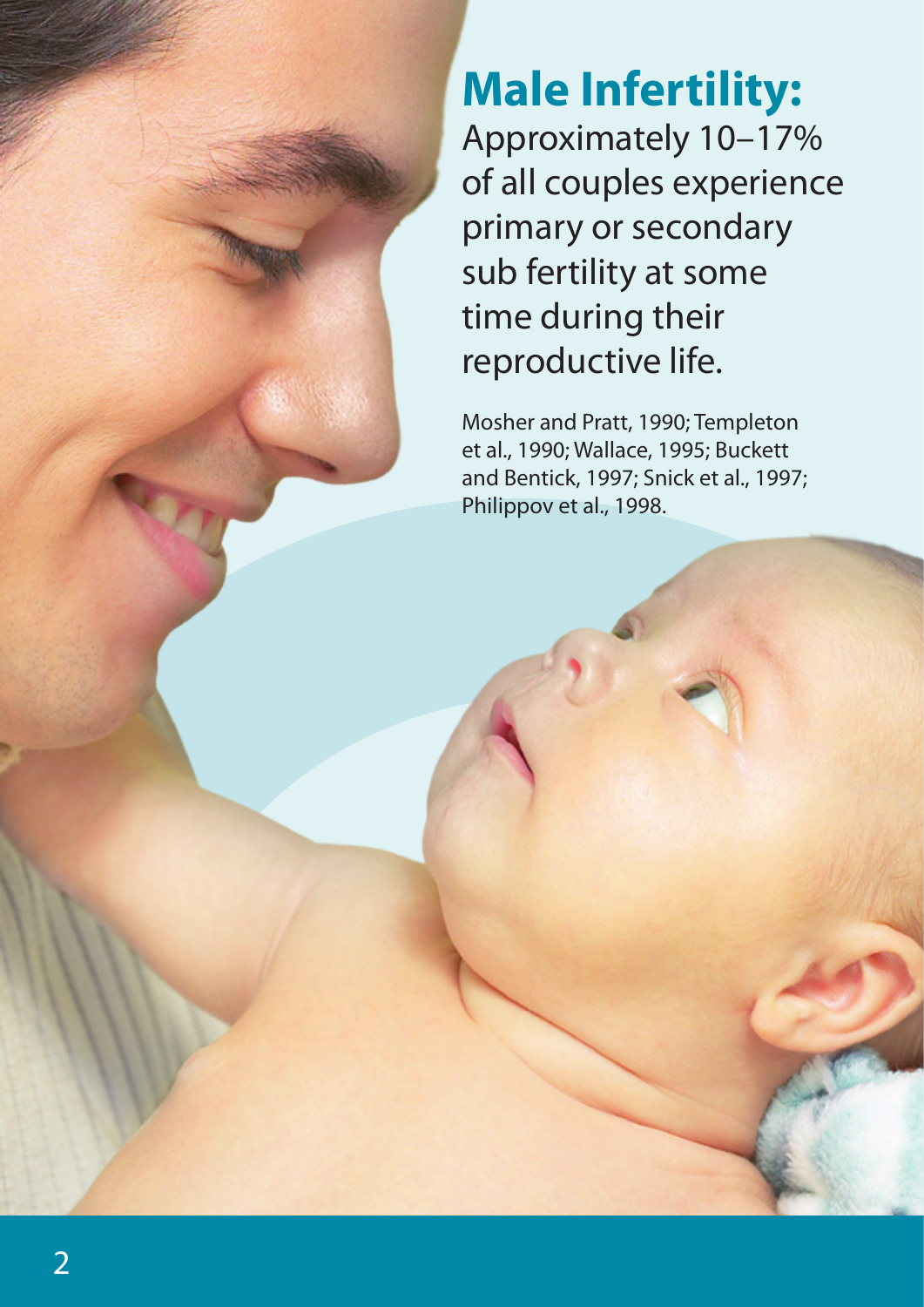## **Infertility Etiology**

**Table I.** The causes of subfertility and their approximate frequencies (modified from Cahill and Wardle, 2002)

| <b>Cause</b>                                                          | <b>Frequency (%)</b> |
|-----------------------------------------------------------------------|----------------------|
| Male factor subfertility<br>Sperm defects or dysfunction              | 30                   |
| Female factor subfertility                                            |                      |
| Ovulation failure (amenorrhoea or oligomenorrhoea)                    | 25                   |
| Tubal damage                                                          | 20                   |
| Endometriosis                                                         | 5                    |
| Cervical mucus defects or dysfunction                                 | 3                    |
| Uterine abnormalities<br>(such as fibroids or abnormalities of shape) | (<1)                 |
| Unexplained subfertility                                              | 25                   |
| Coital failure or infrecuency                                         | 5                    |

Total exceeds 100% as 15% of couples have more than one cause of subfertility.

I.M.W.Ebisch<sup>1,2,3</sup>, C.M.G. Thomas<sup>1,2</sup>, W.H.M.Peters<sup>4</sup>, D.D.M.Braat<sup>1</sup> and R.P.M.Steegers-Theunissen<sup>1,3,5,6,7</sup>

## **Male Factors:**

| <b>Factor</b>              | <b>Prevalence</b> |
|----------------------------|-------------------|
| Unknown                    |                   |
| Varicocele                 | 30-40%            |
| Antisperm Antibodies.      | $3 - 12%$         |
| <b>Hormonal Disorders.</b> | $< 0.5\%$         |
| Skakkebaek et al. 1994.    |                   |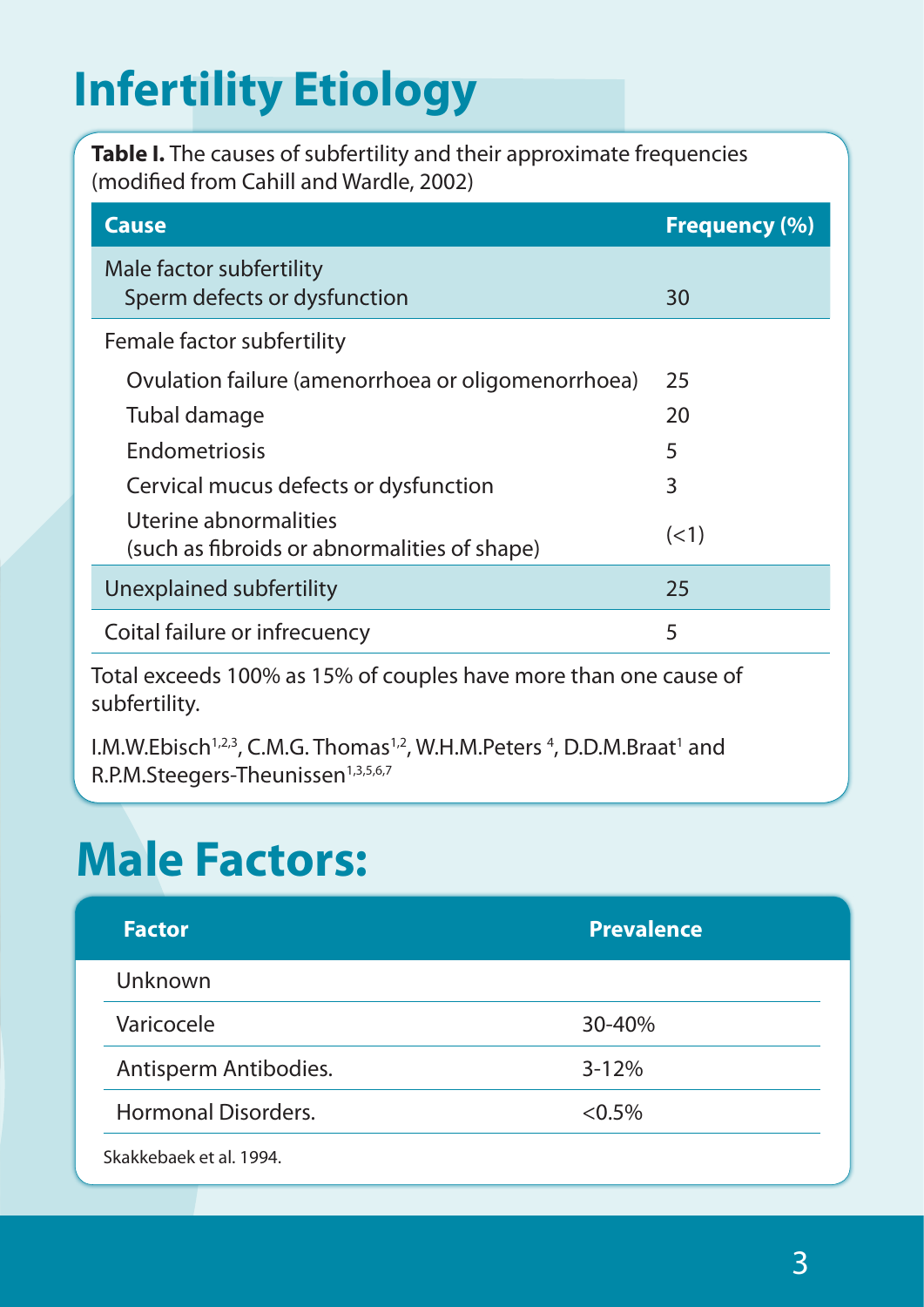

## PoriMore<sup>™</sup> **Improving Sperm Quality**

#### Content:

| הרכיב                                                       | מינון לטבליה     | (1 טבליות (6 טבליות |
|-------------------------------------------------------------|------------------|---------------------|
| L-Carnitine                                                 | 333 mg           | 2000 mg             |
| <b>Acetyl L-Carnitine</b>                                   | 167 mg           | 1002 mg             |
| Vitamin C                                                   | 84 mg            | 500 mg              |
| Vitamin E (natural, D-Alpha<br><b>Tocopheryl Succinate)</b> | 67 IU            | 400 IU              |
| Vitamin B12                                                 | 16.5 mcg         | 99 mcg              |
| Coenzyme Q10                                                | 10 <sub>mg</sub> | 60 mg               |
| Zinc (as picolinate)                                        | 5 <sub>mg</sub>  | 30 mg               |
| <b>Folic Acid</b>                                           | 84 mcg           | 500 mcg             |
| Selenium (as methionine)                                    | 33 mcg           | 200 mcg             |
|                                                             |                  |                     |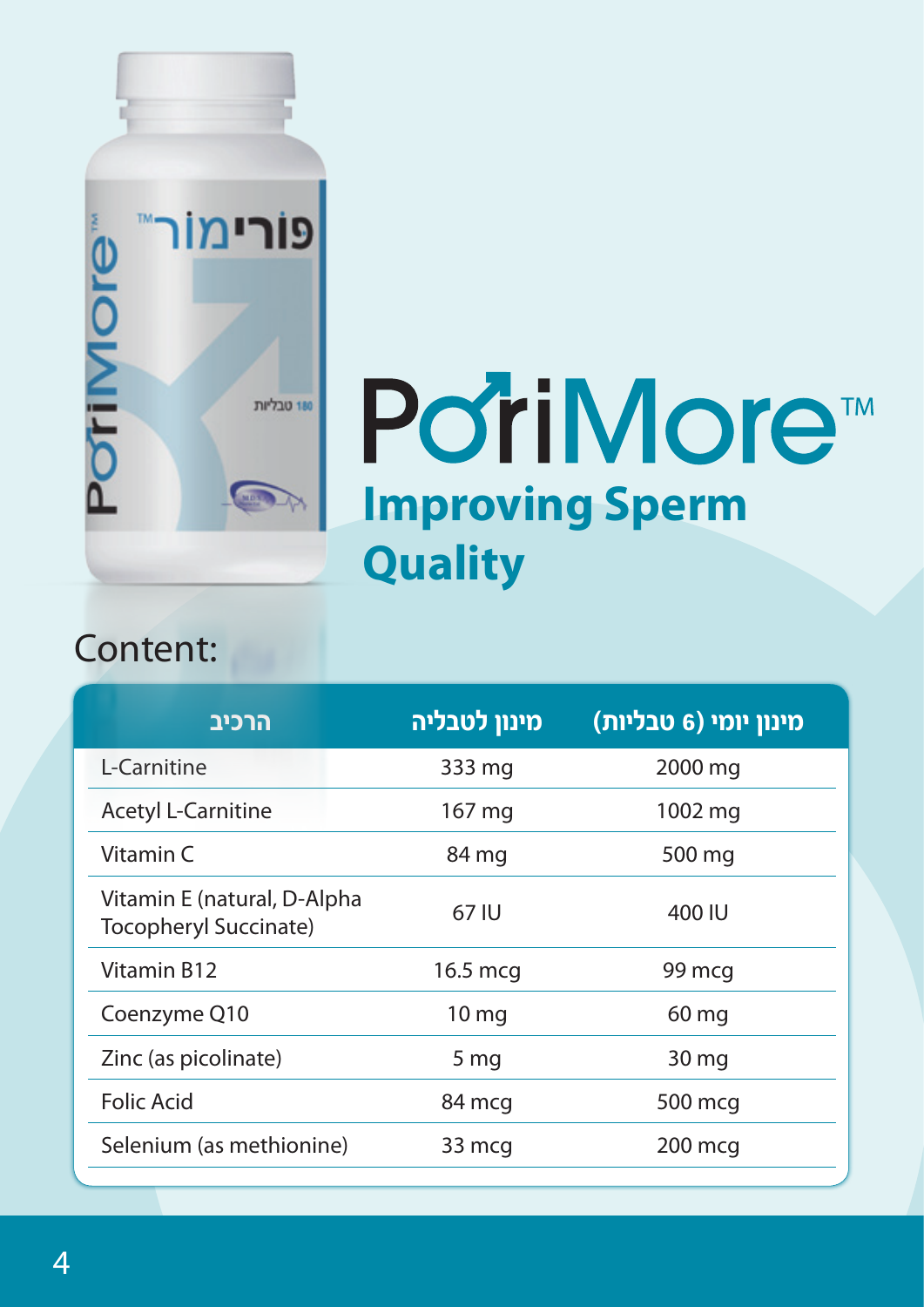

## **L-Carnitine and L-Acetyl-Carnitine:**



- 2,000 times higher in the epididymal Fluid than circulating blood.
- β-Oxidation of long chain fatty acids- Sperm energy reservoir.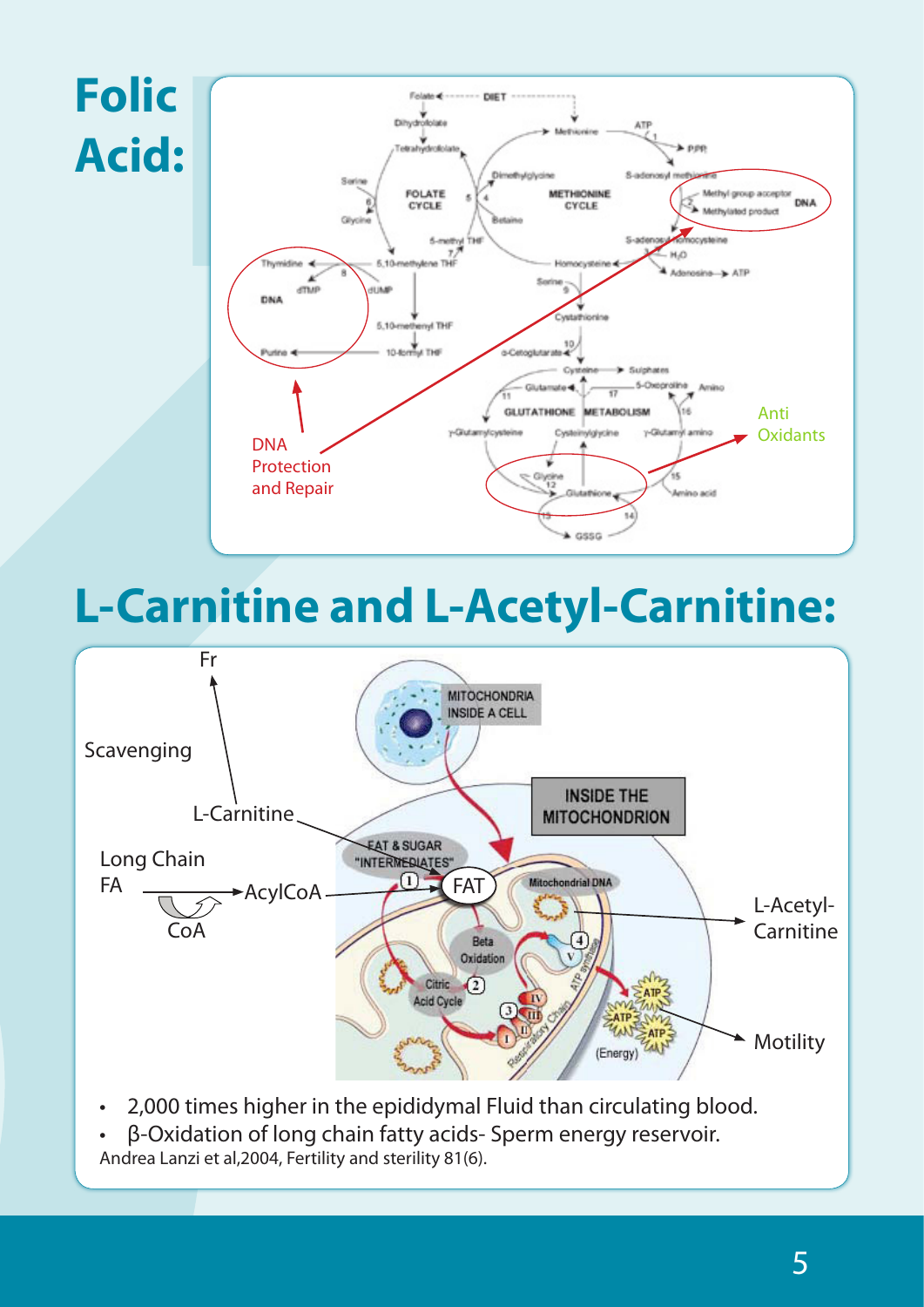## **Zinc and Fertility**



#### **Table II.** The functions of zinc in male reproduction

| <b>Aspect of male reproduction</b>                      | <b>References</b>                  |
|---------------------------------------------------------|------------------------------------|
| Testicular steroidogenesis                              | Favier (1992), Hamdi et al. (1997) |
| Testicular development                                  | Hamdi et al. (1997)                |
| Oxygen consumption                                      | Eliasson et al. (1971)             |
| Of spermatozoa                                          | Huacuja et al. (1973)              |
| Nuclear chromatin condensation                          | Kvist (1980)                       |
| Acrosome reaction                                       | Riffo et al. (1992)                |
| Acrosin activity                                        | Steven at al. (1982)               |
| Sperm chromatin stabilization                           | Kvist et al. (1980)                |
| Testosterone synthesis                                  | Leake et al. (1984)                |
| Conversion of testosterone to<br>5α-dihydrotestosterone | Netter et al. (1981)               |

#### **Table III.** Effects of zinc supplementation on subfertility

| <b>Effect of zinc supplementation</b>      | <b>References</b>                                                                         |
|--------------------------------------------|-------------------------------------------------------------------------------------------|
| Accelerate the onset in sexual<br>function | Halsted et al. (1972)                                                                     |
| Improves sperm count                       | Marmar et al. (1975), Hartoma et al. (1977),<br>Mahajan et al. (1982), Wong et al. (2002) |
| Improves sperm motility and<br>morphology  | Marmar et al. (1975), Caldamone et al.<br>(1979)                                          |
| Improves testosterone<br>concentration     | Antoniou et al. (1977), Hartoma et al. (1977),<br>Mahajan et al. (1982)                   |
| Improves sexual potency                    | Antoniou et al. (1977), Mahajan et al. 1982)                                              |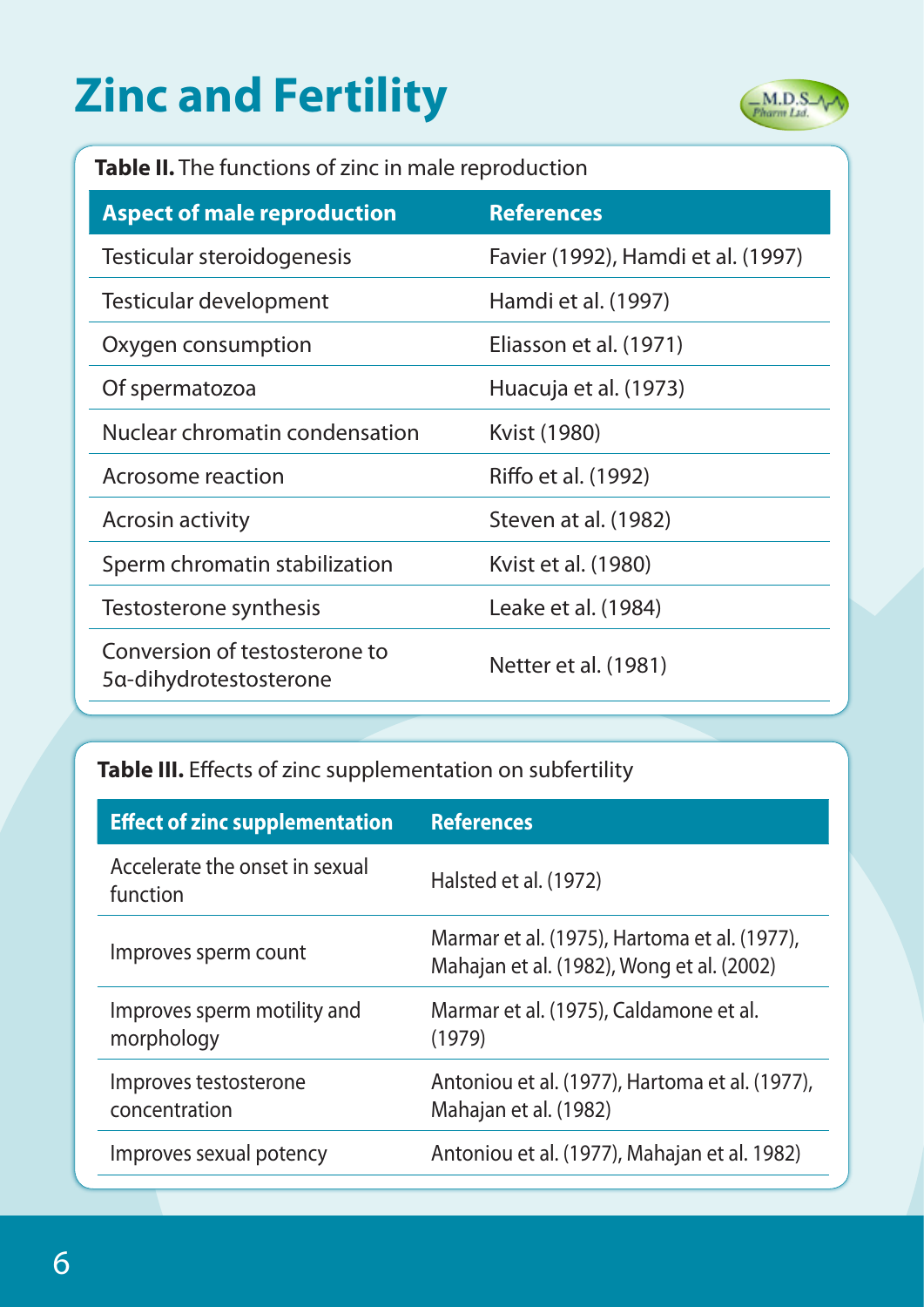## **CoQ10 and Male Fertility**



Fig.3. Schematic illustration of the autoregulatory mechanism of ATP concentration in spermatozoa.



Fig.2. Cell concentration of coQ10 vs sperm count (top) or motility (% of motile cell; bootom).

Nonlinear regression analysis was used to find the line of best fit (top, P<0.001; bottom P<0.025). Symbois as in Fig.1.

Antonio Giovanni Angelitti<sup>1</sup>, Luigi Colacicco<sup>2</sup>, Cinzia Calla<sup>2</sup>, Mario Arizzi<sup>3</sup>, and Silvio Lippa<sup>2,4</sup> CLIN.CHEM.4/12, 217-219 (1995)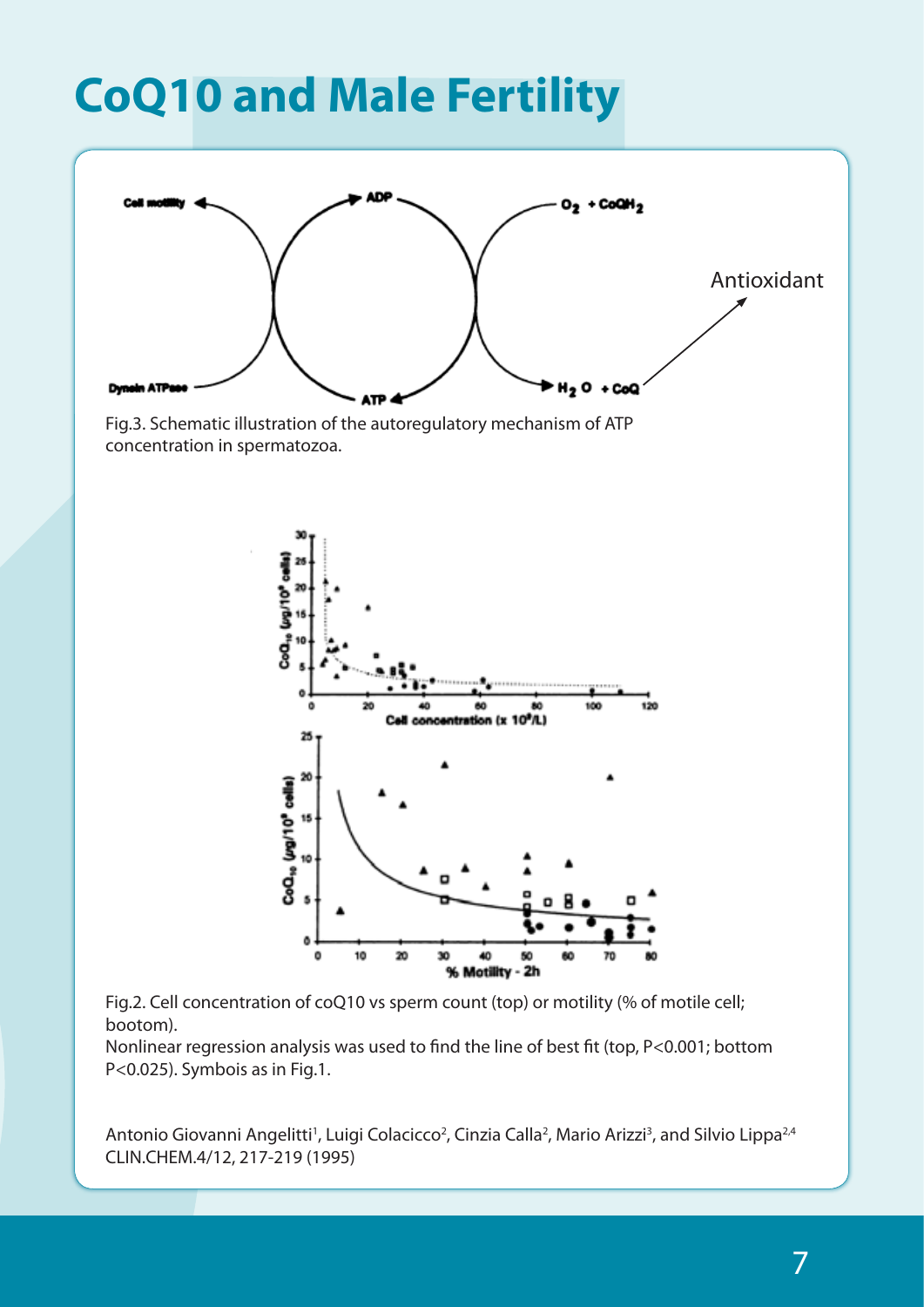## **Selenium and Vitamin E**

**Table 2.** Results of treatment on the basis of semen analisys improvement or drug-induced spontaneous pregnancy

| <b>Quality of</b><br>improvement                                   | <b>Number of cases</b> | <b>Semen analysis</b><br>before treatment                         | <b>Semen analysis</b><br>after treatment                          |
|--------------------------------------------------------------------|------------------------|-------------------------------------------------------------------|-------------------------------------------------------------------|
| Motility<br>improvement of at<br>least 5%                          | 144 cases (20.5%)1     | Normal motility<br>mean 10%-30%                                   | Normal motility<br>mean 15%-35%                                   |
| <b>Motility</b><br>improvement of at<br>least 10%                  | 155 cases (22.5%)      | Normal motility<br>mean 10%-30%                                   | Normal motility<br>mean 20%-40%                                   |
| Improvement<br>motility and<br>morphology                          | 42 cases (6%)          | Normal<br>morphology mean,<br>normal motility<br>mean 1%, 10%-30% | Normal<br>morphology mean,<br>normal motility<br>mean 6%, 15%-35% |
| Morphology (only)<br>improvement                                   | 144 cases (20.5%)      | Normal<br>morphology mean<br>1%                                   | Normal<br>morphology mean<br>6%                                   |
| Spontaneous<br>pregnancy                                           | 144 cases (20.5%)      | Normal<br>morphology mean,<br>normal motility<br>mean 1%, 10%-30% | No semen analysis<br>was done after<br>spouse pregnancy           |
| No differece in<br>semen analysis                                  | 144 cases (20.5%)      | Normal<br>morphology mean,<br>normal motility<br>mean 1%, 10%-30% | Normal<br>morphology mean,<br>normal motility<br>mean 1%, 10%-30% |
| Mohammad K;<br>Moslemi $1,2$ ;<br>Samaneh Tavanbakhsh <sup>3</sup> |                        |                                                                   |                                                                   |
| International Journal of General Medicine 2011:4 99-104            |                        |                                                                   |                                                                   |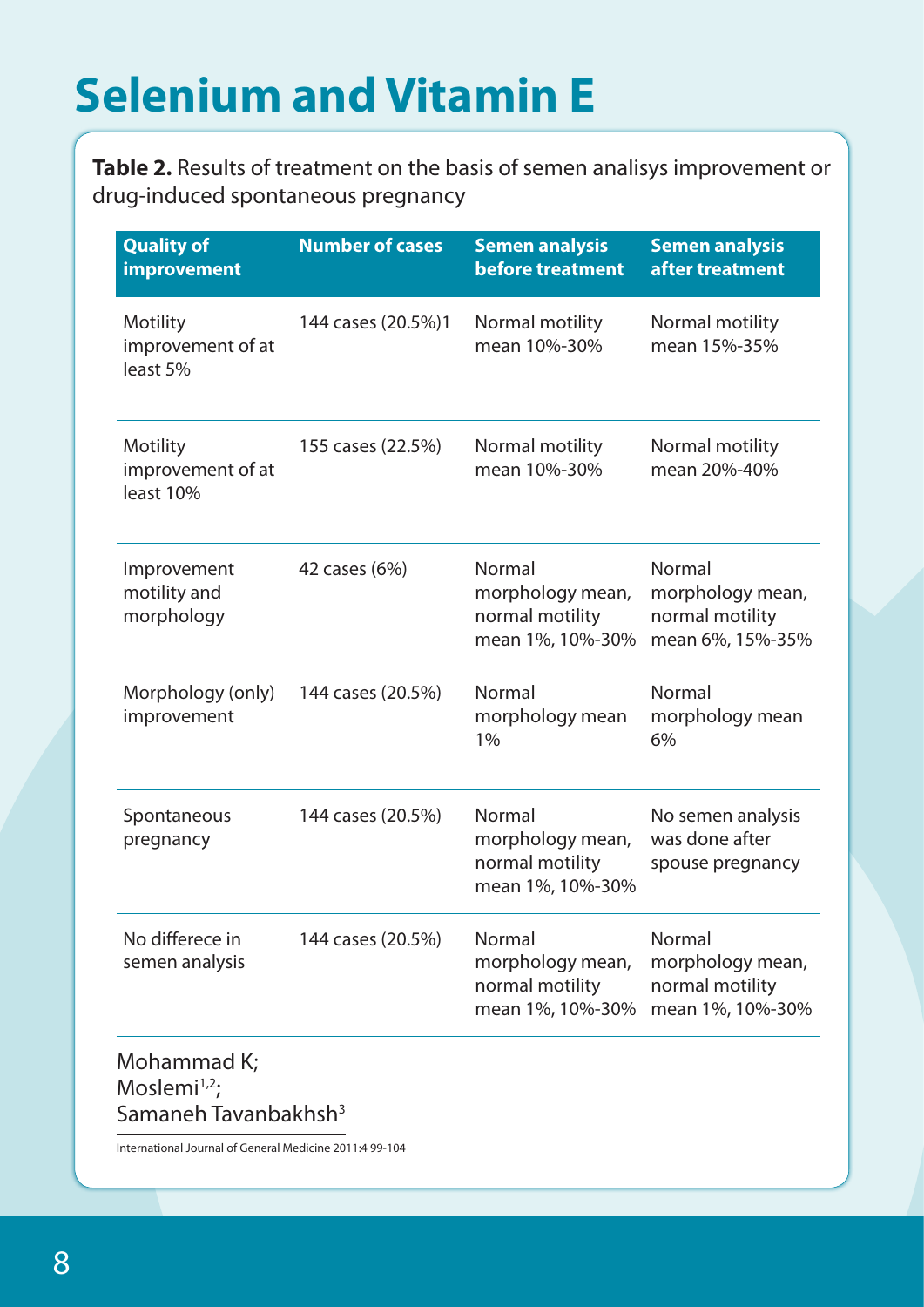## **B12 (Cobalamin) and Male Fertility**



Cobalamin in seminal plasma (nmol/L)

Figure 2. Correlation between log tranformed cobalamin concentration in seminal plasma and log transformed sperm concentrations.

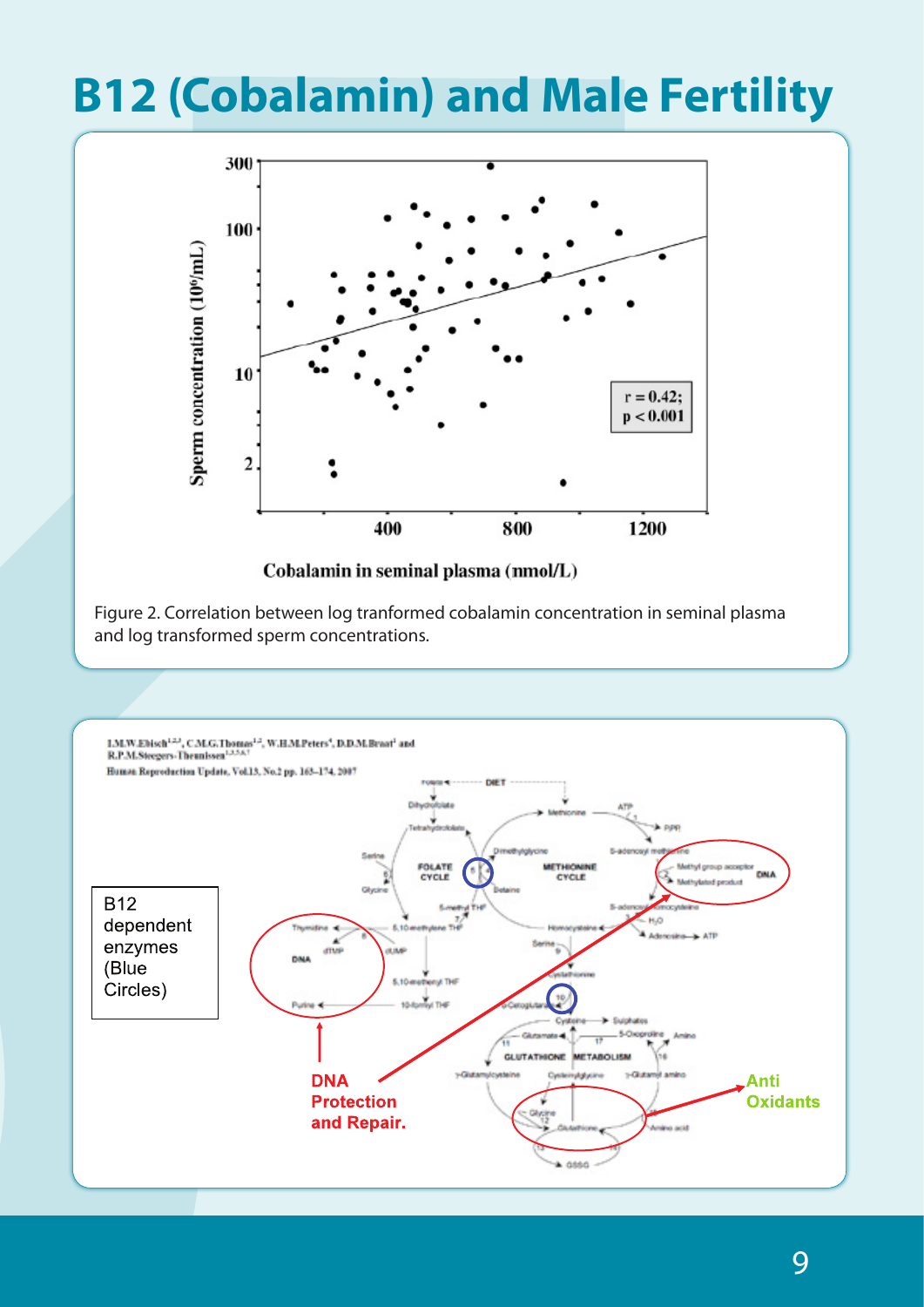## **Other ingredients:**

| <b>Active Ingredient</b>                            | <b>Mode of Action</b>                        |
|-----------------------------------------------------|----------------------------------------------|
| Vitamin C and E                                     | <b>Potent Anti-Oxidants</b>                  |
| $Q-10$                                              | Anti-Oxidant and energetic ingredient        |
| Selenium                                            | Essential for enzyme forming and<br>activity |
| Vitamin B12<br>Essental for the meiosis and mitosis |                                              |

I.M.W.Ebisch<sup>1,2,3</sup>, C.M.G.Thomas<sup>1,2</sup>, W.H.M.Peters<sup>4</sup>, D.D.M.Braat<sup>1</sup> and R.P.M.Steegers-Theunissen $1,3,5,6,7$ 

## **Efficacy**